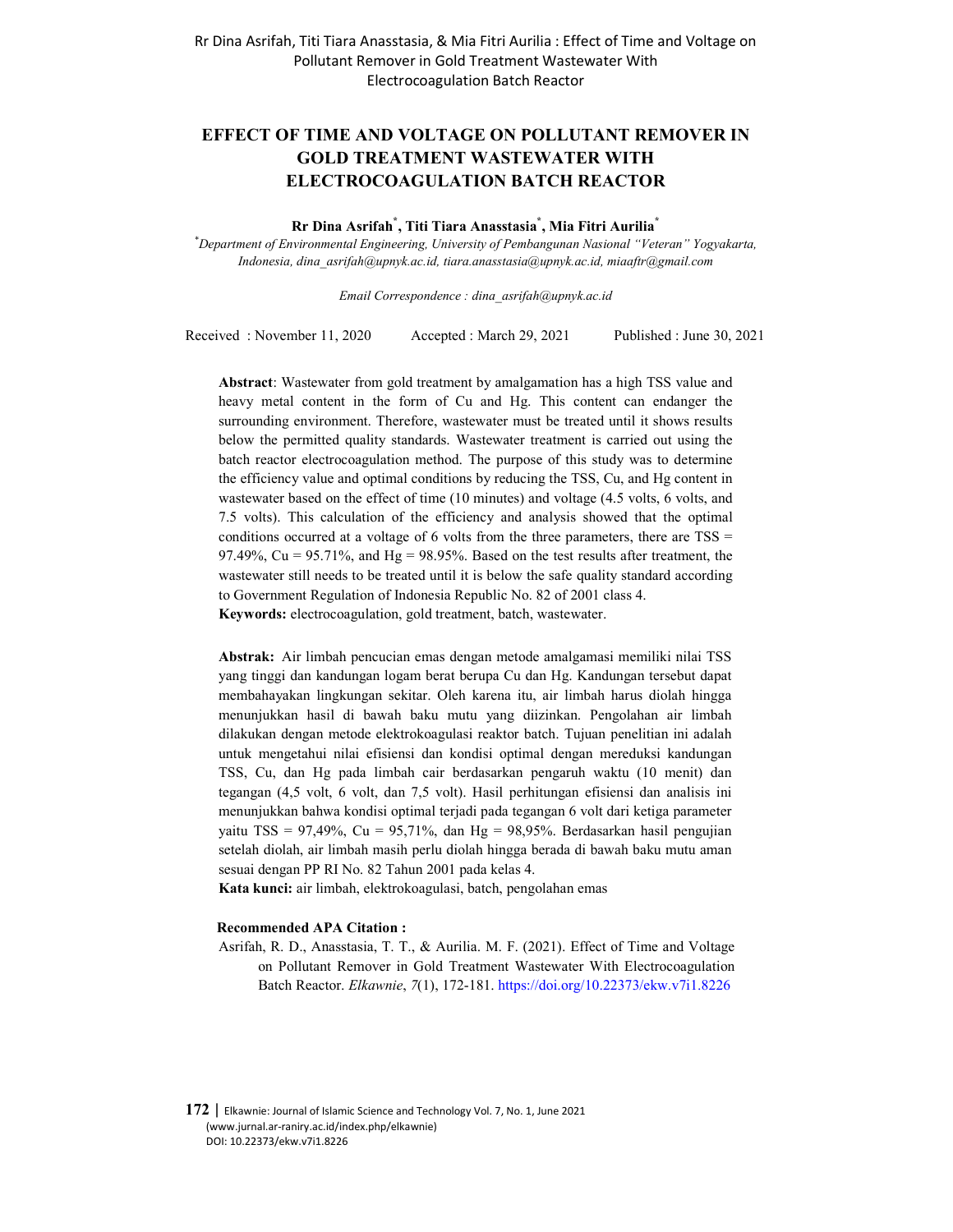#### **Introduction**

Kulon Progo Regency has the potential buried gold. Due to the economic limitations of the local people, traditional gold mining is their source of income. Mining is carried out using simple tools such as hoes, crowbars, and hammers by following the quartz veins in the andesite. Mining activities include extracting gold ore, grinding gold ore using logs, and gold treatment amalgamation using mercury as a gold binder. The working of the amalgamation process itself is heated until the mercury is evaporated then the gold could be extracted (Esdaile and Chalker, 2018). Mercury is a heavy metal that is liquid, volatile, and dangerous if it accumulates in the body of living things. This gold extraction process is carried out because it is the easiest method, low cost, and does not require complicated equipment. According to Bazrafshan et al. (2015), mercury is one of the toxic heavy metals components that is a neurotoxin for the body system and causes central nervous system damages.

Waste resulting from the amalgamation of gold processing consists of wastewater and tailings containing mercury and other hazardous contaminants. Mining wastewater has a highly dependent composition on the type of ore being mined and chemicals in mineral extraction (Malmekina, 2020). The waste is immediately disposed of in a reservoir with a layer of soil without any treatment. Meanwhile, gold treatment continues as well as the resulting waste will continue to increase. Gold treatment was carried out on the riverbank near the resident's houses. If the intensity of rain is high and the wastewater exceeds its volume capacity, the wastewater in the reservoir will overflow. This can harm the environment and the living things around it. Therefore, wastewater must be treated first before being discharged and flowed into water bodies until it is below the permitted quality standards. Wastewater treatment in this study used the electrocoagulation method with a batch reactor.

Heavy metals in wastewater can be reduced using chemical treatment with the coagulation process, absorption, and ion exchange; physically chemically by electrocoagulation and solidification processes; and biologically by phytoremediation and bioremediation processes (Asrifah et al., 2020; Mamelkina et al., 2017). Many researchers have used different methods to remove heavy metals from other wastewaters, one of which is electrochemical treatments that contain electrocoagulation, elector-floatation, and electrodeposition process (Azimi et al., 2016). Electrocoagulation is one of the electrochemical water treatment methods in which the anode releases an active coagulant in the form of metal ions into the solution. While at the cathode, there is an electrolytic reaction in releasing hydrogen gas (Mamelkina et al., 2019; Touahria et al., 2016). The function of electrocoagulation in the process of destabilizing suspensions, emulsions, and solutions containing contaminants by passing an electric current through the water to form clumps that loosen easily and result in neutralization of negative surface charges (Shim et al., 2014). According to the research from

Elkawnie: Journal of Islamic Science and Technology Vol. 7, No. 1, June 2021 (www.jurnal.ar-raniry.ac.id/index.php/elkawnie)

DOI: 10.22373/ekw.v7i1.8226 **| 173**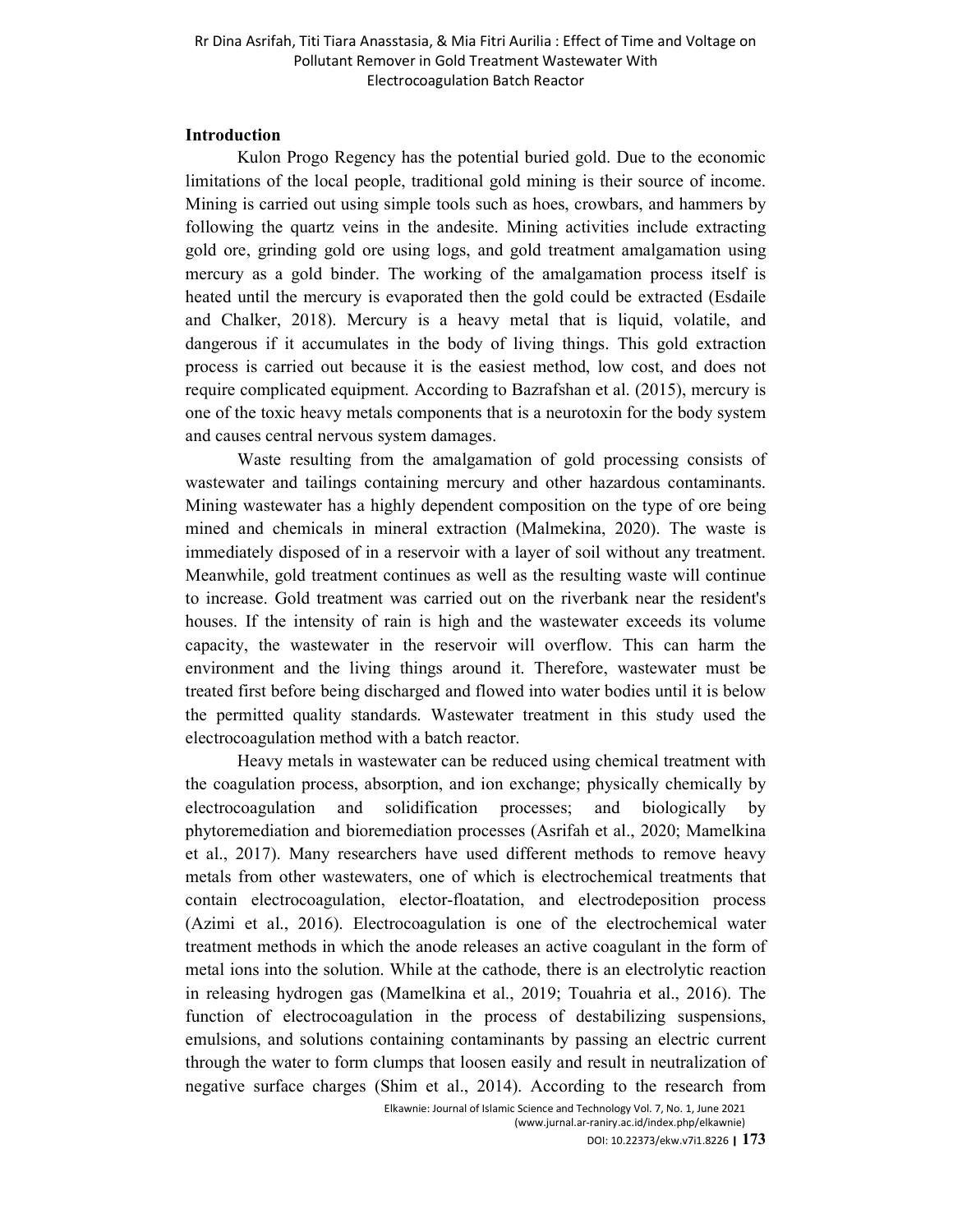Ingelsson et al. (2020), one of the purposes of electrocoagulation treatment technology is for a sustainable alternative in economics and the environment. Another advantage of electrocoagulation treatment is its formation of a stable floc which can be separated by filtration. The flotation process which produces gas bubbles can remove pollutants using flotation. Electrocoagulation devices have fewer units and thus have lower maintenance costs (Ribeiro et al., 2019).

In the electrocoagulation unit, there are metal sheets arranged in pairs or called electrodes. One side is called the anode, and the other is the cathode. Based on the research from Gilhotra et al. (2018), stainless steel can also be used as electrodes in the electrocoagulation process and, in that case, are used for arsenic removal. Electrocoagulation uses the principle of electrochemistry, where the cathode will lose electrons or be oxidized, while water will gain electrons, thus making wastewater better after being treated (Hakizimana et al., 2017). Electrodes are usually made of aluminium, iron, or a little bit of stainless because these metals are cheap, easy to obtain, effectively proven, and non-toxic (Hernaningsih, 2016). The electrode is a device for delivering electric current into wastewater. The electrodes in this electrocoagulation process use aluminium. Besides that, electrocoagulation treatment can effectively remove a wide range of contaminants and convenient in operation because of the cost-effectiveness, less sludge generation, environmental compatibility, and safe in the process (Babu et al., 2020). Although wastewater treatment is a stable engineering science, combining, simplifying, and centralizing the process is a new experience and opportunity in developing countries. The purpose of this study was to determine the efficiency value and optimal conditions by reducing the content of suspended solids (TSS), copper (Cu), and mercury (Hg) in gold wastewater treatment based on the influence of time and voltage in the electrocoagulation process.

#### **Methods**

This research was conducted on a laboratory scale using original gold wastewater treatment from traditional gold mining in Kulon Progo Regency. In this study, the introduction treatment stage was carried out, aiming to determine the effective time that can be used to carry out the electrocoagulation process. The time variations used were 10 minutes, 15 minutes, and 20 minutes. The voltage used is 6 volts (Asrifah, 2020). The principal method of electrocoagulation is showed in **Fig. 1.** The test parameters used in the pretreatment were EC and Turbidity. The purpose of this measurement is to determine the initial condition of the wastewater.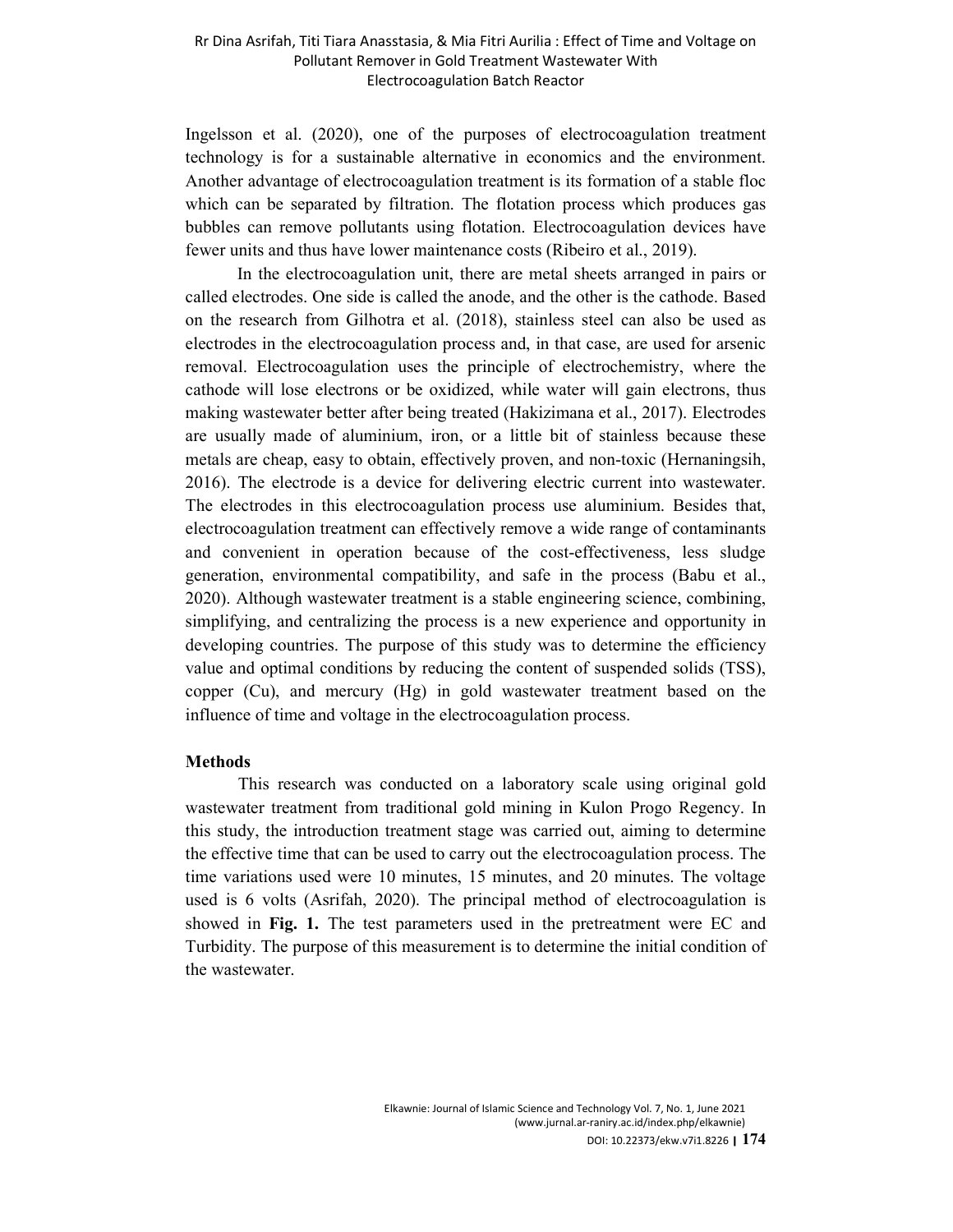

**Figure 1.** Schematic diagram of Electrocoagulation (Mollah, 2004)

The research flow diagram can be seen in **Fig. 2.** Then the electrocoagulation process was carried out with a batch reactor using a 1000 mL volume measuring cup and electrodes in the form of a pair of plates (anode and cathode) made of aluminium with a size of 40 mm x 30 mm (length x width). The electrodes are placed in the middle of the reactor, with a distance between the electrodes is 40 mm. Then connect the electrodes by flowing DC (Direct Current) electric current. The main thing in this research is the variation of contact time and mains voltage. While the variation of the voltage used is 4.5 volts, 6 volts, and 7.5 volts with the best time selection is 20 minutes based on the introduction treatment.



**Figure 2**. Research Flow Diagram

The test results after electrocoagulation treatment were calculated the removal efficiency of TSS, Cu, and Hg parameters using the following formula:

CR% C0 - C C0 100%..............................................(1)

Elkawnie: Journal of Islamic Science and Technology Vol. 7, No. 1, June 2021 (www.jurnal.ar-raniry.ac.id/index.php/elkawnie) DOI: 10.22373/ekw.v7i1.8226 **| 175**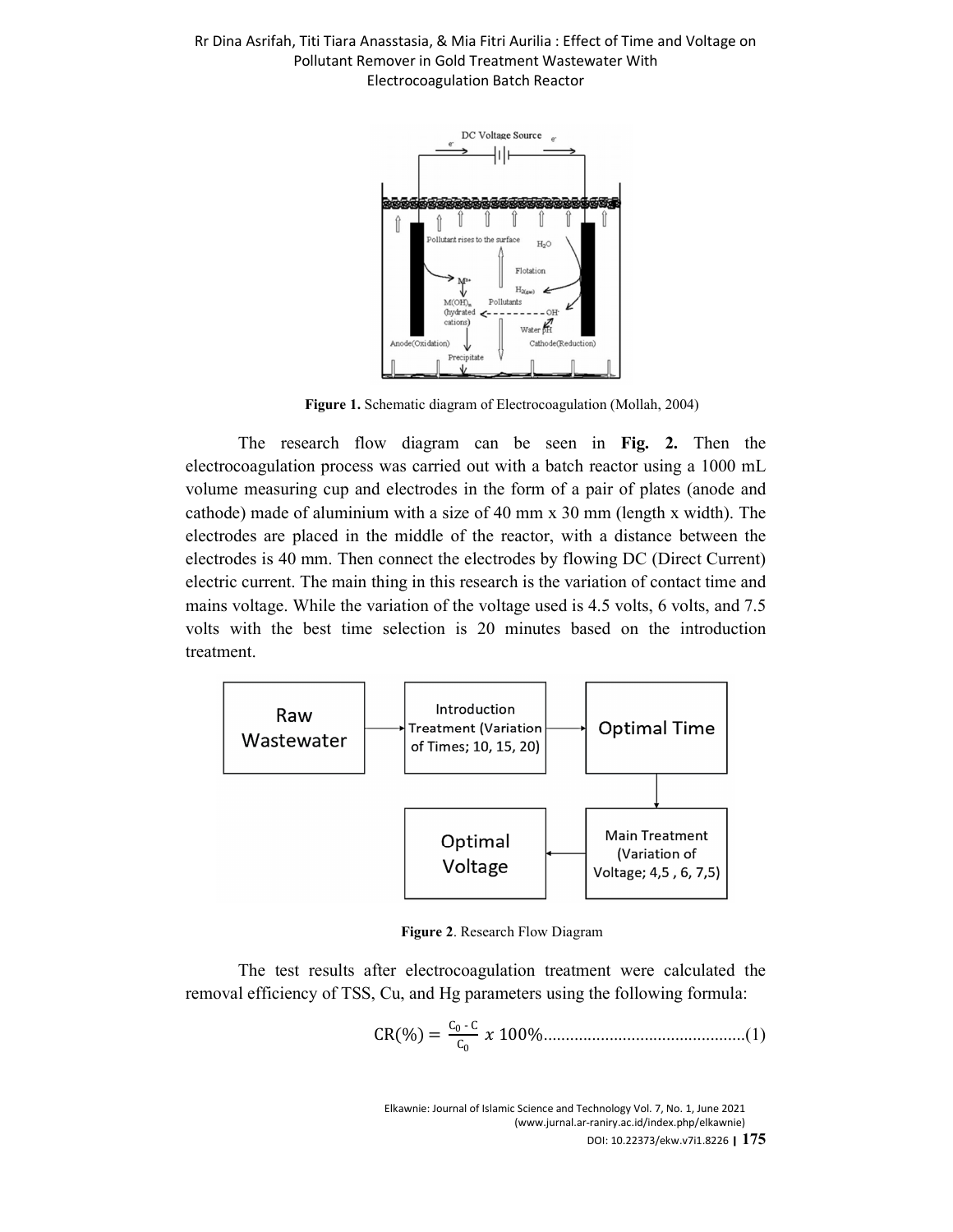Before electrocoagulation treatment, the initial test results were compared with the Minister of Environment Decree No. 202 of 2004 concerning Wastewater Quality Standards for Gold and or Copper Mining Business and or Activities. After testing in the laboratory, the gold washing wastewater process contaminant has various parameters that reach a higher level above quality standard. It means that the gold washing wastewater needs treatment before being discharged into the environment.

The wastewater treated will be checked at the level of each parameter using Government Regulation of Indonesia Republic No. 82 of 2001 class 4 concerning Management of Water Quality and Water Pollution Control. The results of the efficiency calculations are analyzed and graphed. Class 4 water quality standards are intended to irrigate plants and/or other designation that require the same water quality. The parameters, standard threshold, and test method can be seen in **Table 1.** 

| <b>Units</b> | Quality                  | <b>Test Method</b>       |
|--------------|--------------------------|--------------------------|
|              | <b>Standard</b>          |                          |
| mg/L         | 400                      | SNI 6989.3-2019          |
| mg/L         | 0,2                      | SNI 6989.6-2009          |
| mg/L         | 0,005                    | Mercury Analyzer         |
| mS/cm        | $\overline{\phantom{a}}$ | <b>Electricity Meter</b> |
| NTU          |                          | <b>Turbidity Meter</b>   |
|              |                          |                          |

**Table 1.** Water Quality Standard and Test Method

#### **Result and Discussion**

The wastewater of gold mining before electrocoagulation treatment obtained very high TSS and Hg yields. The results of the TSS parameter test were 5863 mg/L, and the Hg parameter was 4.47 mg/L. Compared with the Minister of Environment Decree No. 202 of 2004 concerning Wastewater Quality Standards for Gold and or Copper Mining Business and or Activities, the test results for TSS and Hg parameters are far above the safe threshold. Based on these results, it is necessary to conduct electrocoagulation treatment to reduce levels of pollutant parameters before they are discharged and flowed into the environment. This is to anticipate the bad impacts caused. The result of the Cu parameter test was 0.07 mg/L. These results are below the applicable quality standard threshold. Copper is a dangerous heavy metal and can pollute the environment by accumulating living things around it. Therefore, treatment must still be done to reduce levels of Cu. The results of measurements of gold processing wastewater before electrocoagulation treatment can be seen in **Table 2.**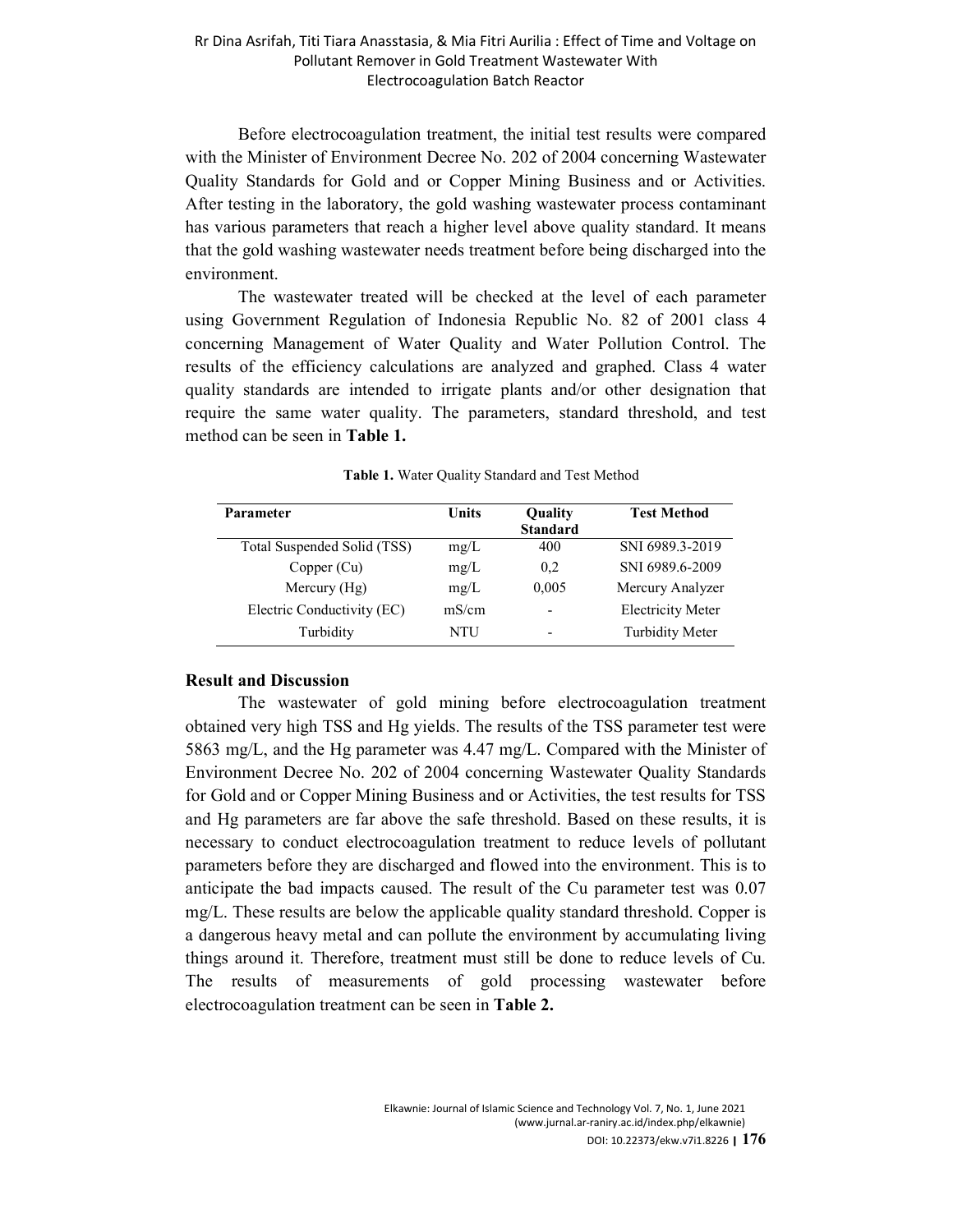| Parameter  | <b>Units</b> | Quality<br><b>Standard</b> | <b>Test Method</b>       | <b>Result</b> |
|------------|--------------|----------------------------|--------------------------|---------------|
| <b>TSS</b> | mg/L         | 400                        | SNI 6989.3-2019          | 5863          |
| Cп         | mg/L         | 0.2                        | SNI 6989.6-2009          | 0.07          |
| Hg         | mg/L         | 0.005                      | Mercury Analyzer         | 4.47          |
| EC         | mS/cm        |                            | <b>Electricity Meter</b> | 2.8/2.87      |
| Turbidity  | NTU          | -                          | <b>Turbidity Meter</b>   | >1000         |

**Table 2.** The Initial Test Result Before Treatment

As shown in the table above, EC and Turbidity parameters are also tested as initial waste, namely at the Introduction Treatment stage. After testing, the effective time of testing was 20 minutes, with the EC value increasing to 2.76/2.89 mS/cm and the turbidity to 96/167 NTU. The EC value increases after introducing the treatment because, during the electrocoagulation process, the ions are broken down to decompose the waste so that the EC value is higher. Meanwhile, the turbidity value will decrease because the decomposed waste will settle, thus reducing the turbidity value. This turbidity value indicates the number of suspended solids and gas bubbles generated during electrocoagulation (Niazmand et al., 2020). After the introduction of the treatment, wastewater will be treated as the primary treatment. The result can be seen in **Table 3.** 

**Table 3.** Result of Introduction Treatment

|                   | <b>Before</b> |                           | After         |                           |
|-------------------|---------------|---------------------------|---------------|---------------------------|
| Time<br>(minutes) | EC<br>(mS/cm) | <b>Turbidity</b><br>(NTU) | EC<br>(mS/cm) | <b>Turbidity</b><br>(NTU) |
| 10                | 2.8/2.87      | >1000                     | 2.76/2.89     | 178/134                   |
| 15                | 2.8/2.87      | >1000                     | 2.83/2.92     | 123/118                   |
| 20                | 2.8/2.87      | >1000                     | 2.98/2.91     | 96/167                    |

Electrocoagulation treatment with voltage variations of 4.5 volts, 6 volts, 7.5 volts, and constant variations, which is contact time of 10 minutes on pollutants in gold processing wastewater decreased. The parameters measured after treatment were TSS, Cu, and Hg. Each parameter shows a different result. The biggest decrease occurred in TSS and Hg parameters. Based on the Minister of Environment Decree No. 202 of 2004 concerning Wastewater Quality Standards for Gold and or Copper Mining Businesses and or Activities, TSS parameters before treatment shows a value above the quality standard threshold and after treatment becomes the quality standard threshold according to Government Regulation of Indonesia Republic No. 82 of 2001 class 4 concerning Water Quality Management and Water Pollution Control.

Meanwhile, the results of the Cu parameter after treatment were still below the quality standard threshold. Furthermore, for the Hg parameter, the results after treatment were still above the quality standard threshold. Based on the test results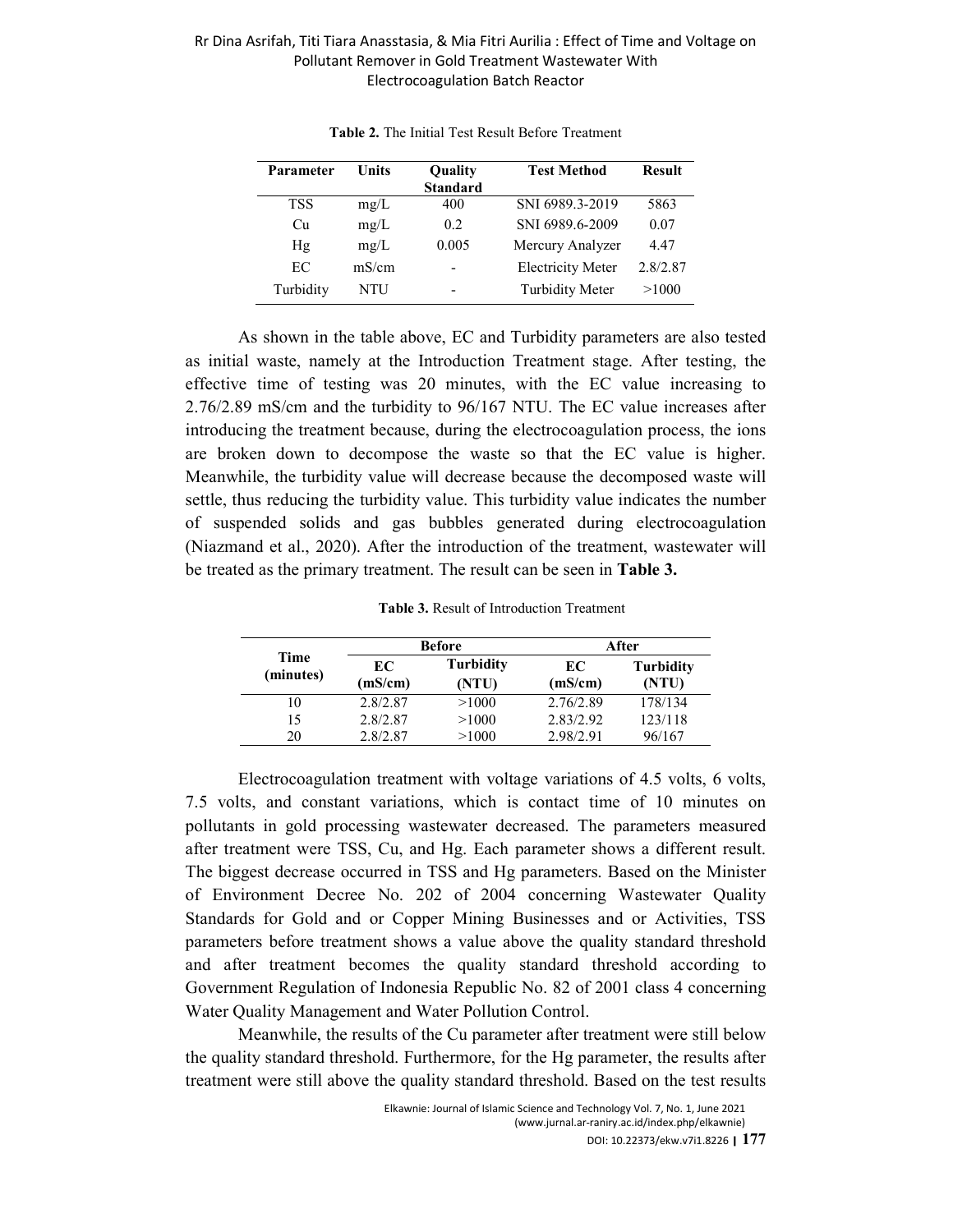of the three parameters after treatment, the wastewater still has to be processed to a safe threshold for disposal into the environment. The test results after electrocoagulation treatment and inefficiency values can be seen in **Table 4.** 



**Table 4.** Result of Wastewater Treatment using Electrocoagulation

Voltage (Volt) -Hg  $\leftarrow$  Quality Standard

**Figure 3.** The relationship between treatment results with the amount of voltage and processing time 20 minutes at a plate distance of 4 cm.

Based on the calculation of removal efficiency results, different results are obtained for each voltage value. The efficiency value of the TSS parameter obtained the highest result of 97.73% at 4.5 volts. The efficiency value of the Cu parameter obtained the highest result of 95.71% found at a voltage of 6 volts. The efficiency value of the Hg parameter obtained the highest result of 98.95% found at 4.5 volts and 6 volts. Electrocoagulation treatment in reducing pollutant levels

Elkawnie: Journal of Islamic Science and Technology Vol. 7, No. 1, June 2021 (www.jurnal.ar-raniry.ac.id/index.php/elkawnie)

DOI: 10.22373/ekw.v7i1.8226 **| 178**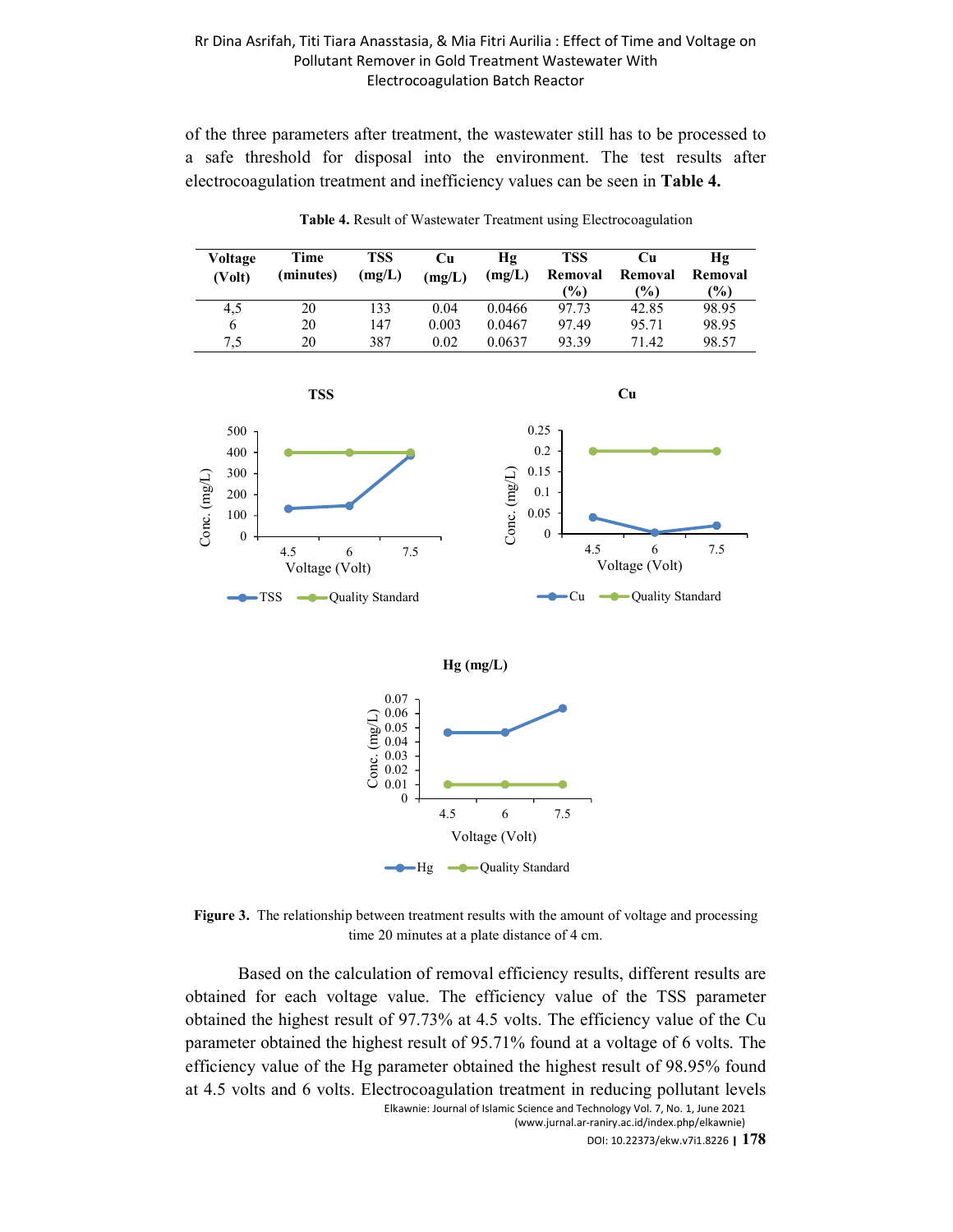in optimal conditions is found at a voltage of 6 volts from all parameters, including TSS (97.49%), Cu (95.71%), and Hg (98.95%). Even though the Hg efficiency reaches 98%, the Hg content in the wastewater is still above the initial standard, so further processing is required. These results indicate the high efficiency of free heavy metal removal using electrocoagulation with aluminium electrodes. Mercury (Hg) is a heavy metal that is easy to precipitate due to its density. The reduction and oxidation processes in the electrocoagulation process lead to changes in plate weight, namely the initial weight of 1059 mg to 1106 mg and 1051 to 959 mg. Electrode plate affects the electrocoagulation process. This is related to the reactions that occur at each electrode used (Mulyani et al., 2017).

### **Conclusion**

 Wastewater treatment from the gold amalgamation process using the batch reactor electrocoagulation method obtained optimal results at a voltage of 6 volts. The values of the three parameters TSS, Cu, and Hg, were obtained at 97.49%, 95.71%, and 98.95%. Wastewater after electrocoagulation treatment still has to be treated to the safe threshold for disposal into the environment because Hg levels are still obtained above the quality standard threshold according to Government Regulation of Indonesia Republic No. 82 of 2001 class 4 concerning Management of Water Quality and Water Pollution Control.

## **Acknowledgements**

Thank you to LPPM UPN "Veteran" Yogyakarta for their support for this research grant with number B/105/UN.62/PT/VII/2020 so that this research can be carried out properly. And also thanks to all those who involved, either directly or indirectly in this research. Hopefully this research can be useful both for the academic community, practitioner, government, or the local community.

## **References**

- Asrifah, RR D., (2020). TSS, Cu, and Hg Removal With Electrocoagulation Method for Gold Mine Wastewater, 2th ICEMINE, Yogyakarta, AIP Publishing. https://doi.org/10.1063/5.0010499
- Asrifah, R.D., Anasstasia, T.T., Aurilia, M.F., Utama, V.F., Wulandari, D., Widhiananto, P.A., & Wibowo, B.Y. (2020). The Effect of Flow Rate Discharge on TDS, pH, TSS, and Cu in Electrocoagulation with Continuous Reactors*.* In *Proceeding of LPPM UPN "Veteran" Yogyakarta Conference Series-Engineering and Science Series*, 1(1), 737- 746. https://doi.org/10.31098/ess.v1i1.171
- Azimi, A., Azari, A., Rezakazemi, M., & Ansarpour, M. (2017). Removal of Heavy Metals from Industrial Wastewaters: A Review. *ChemBioEng Reviews*, 4(1), 37-59. https://doi.org/10.1002/cben.201600010
- Babu, D.S., Anantha Singh, T. S., Nidheesh, P. V., & Suresh Kumar, M. (2020). Industrial Wastewater Treatment by Electrocoagulation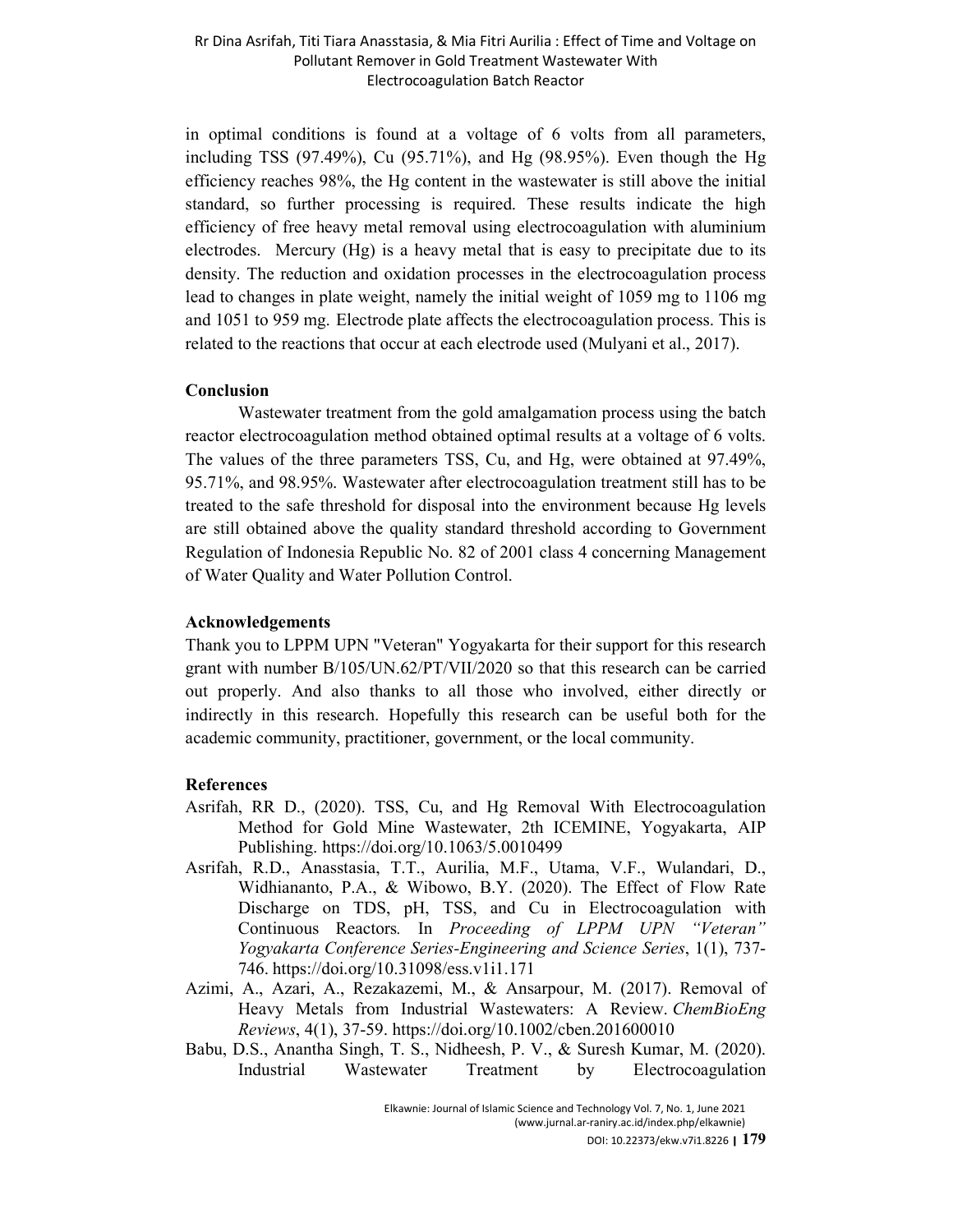Process. *Separation Science and Technology*, *55*(17), 3195-3227. https://doi.org/10.1080/01496395.2019.1671866.

- Bazrafshan, E., Mohammadi, L., Ansari-Moghaddam, A., & Mahvi, A.H*.*  (2015). Heavy Metals Removal from Aqueous Environments by Electrocoagulation Process– A Systematic Review. *J Environ Health Sci Engineer*, 13(74). https://doi.org/10.1186/s40201-015-0233-8.
- Esdaile, L. J., & Chalker, J. M. (2018). The Mercury Problem in Artisanal and Small‐Scale Gold Mining. *Chemistry-A European Journal*, 24(27), 6905- 6916. https://doi.org/10.1002/chem.201704840.
- Gilhotra, V., Das, L., Sharma, A., Kang T.S., Singh, P., Dhuria, R.S., & Bhatti, M.S. (2018). Electrocoagulation Technology for High Strength Arsenic Wastewater: Process Optimization and Mechanistic Study. *Journal of Cleaner Production*, 198, 693-703. https://doi.org/10.1016/j.jclepro.2018.07.023.
- Hakizimana, J. N., Gourich, B., Chafi, M., Stiriba, Y., Vial, C., Drogui, P., & Naja, J. (2017). Electrocoagulation Process in Water Treatment: A Review of Electrocoagulation Modeling Approaches. *Desalination*, 404, 1-21.
- Hernaningsih, T. (2016). Tinjauan Teknologi Pengolahan Air Limbah Industri dengan Proses Elektrokoagulasi*.* Badan Pengkajian dan Penerapan Teknologi. *Jurnal Rekayasa Lingkungan*, 9(1), 31-36. https://doi.org/10.29122/jrl.v9i1.1988
- Ingelsson, M., Yasri, N., & Roberts, E.P.L. (2020). Electrode Passivation, Faradaic Efficiency, and Performance Enhancement Strategies in Electrocoagulation—A Review. *Water Research*, 187. https://doi.org/10.1016/j.watres.2020.116433.
- Keputusan Menteri Negara Lingkungan Hidup No. 202 Tahun 2004 tentang Baku Mutu Air Limbah bagi Usaha dan atau Kegiatan Pertambangan Bijih Emas dan atau Tembaga
- Mamelkina, M. (2020). Treatment of Mining Waters by Electrocoagulation*. Lappeenranta-Lahti University of Technology LUT: LUT University Press*.
- Mamelkina, M. A., Cotillas, S., Lacasa, E., Sáez, C., Tuunila, R., Sillanpää, M., & Rodrigo, M. A. (2017). Removal of Sulfate from Mining Waters by Electrocoagulation. *Separation and Purification Technology,* 182, 87-93*.*
- Mamelkina, M. A., Tuunila, R., Sillänpää, M., & Häkkinen, A. (2019). Systematic Study on Sulfate Removal from Mining Waters by Electrocoagulation. *Separation and Purification Technology,* 216, 43-50*.*
- Mollah, M., Morkovsky, P., Gomes, J., Kesmez, M., Parga, J., & Cocke, D. (2004). Fundamentals, present and future perspectives of electrocoagulation. Journal of Hazardous Materials, 114(1-3), 199–210. doi:10.1016/j.jhazmat.2004.08.009
- Mulyani, I.M., Prayitno, M.F. and Kusumastuti, E., (2017). Pengaruh Jenis Plat Elektroda pada Proses Elektrokoagulasi untuk Menurunkan Kadar Thorium dalam Limbah Hasil Pengolahan Logam Tanah Jarang*. Jurnal Pusat Sains dan Teknologi Akselerator*.
- Niazmand, R., Jahani, M., Sabbagh, F., & Rezania, S. (2020). Optimization of electrocoagulation conditions for the purification of table olive debittering wastewater using response surface methodology. *Water (Switzerland)*, *12*(6). https://doi.org/10.3390/W12061687